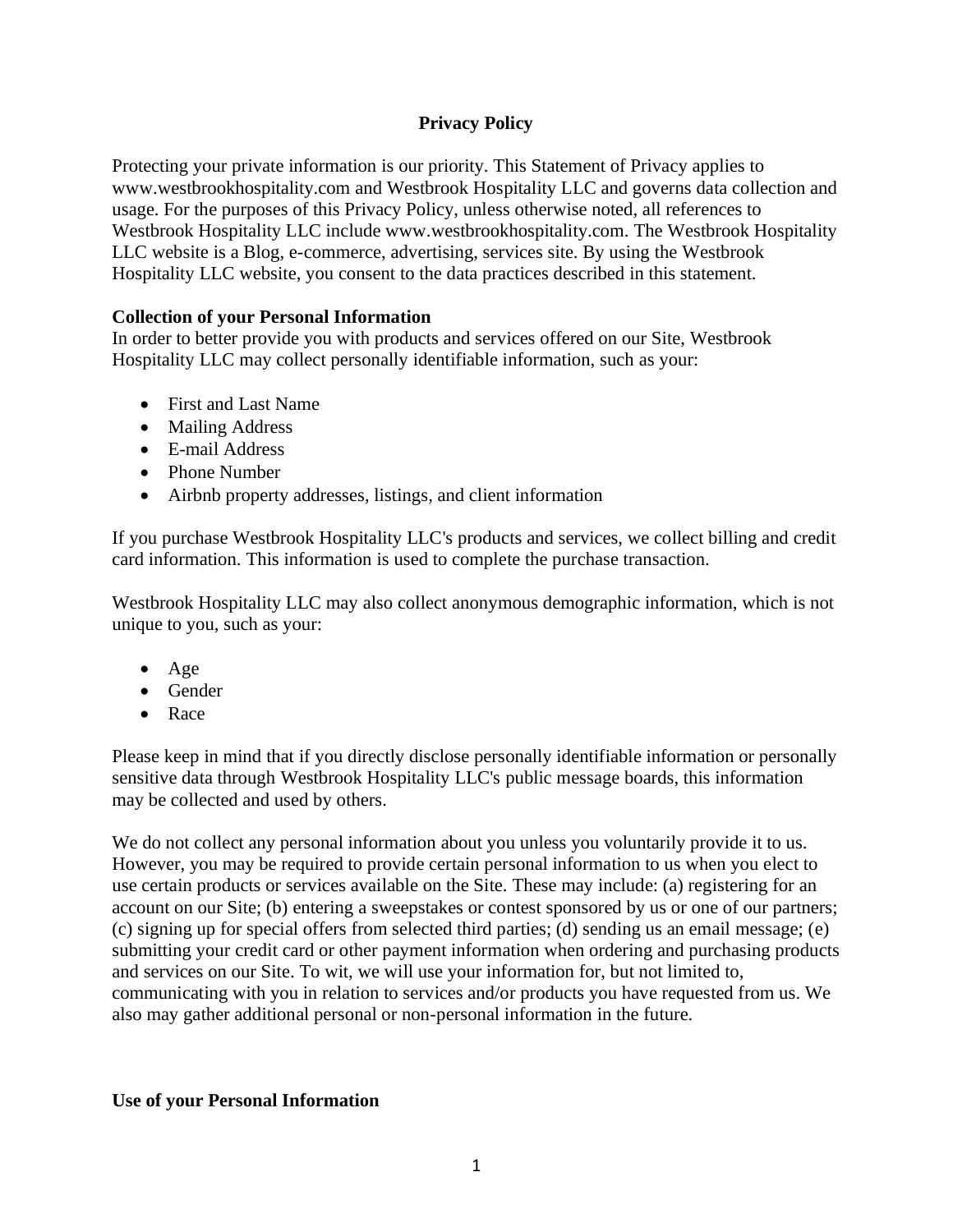Westbrook Hospitality LLC collects and uses your personal information to operate its website(s) and deliver the services you have requested.

Westbrook Hospitality LLC may also use your personally identifiable information to inform you of other products or services available from Westbrook Hospitality LLC and its affiliates.

#### **Sharing Information with Third Parties**

Westbrook Hospitality LLC does not sell, rent or lease its customer lists to third parties.

Westbrook Hospitality LLC may, from time to time, contact you on behalf of external business partners about a particular offering that may be of interest to you. In those cases, your unique personally identifiable information (e-mail, name, address, telephone number) is not transferred to the third party. Westbrook Hospitality LLC may share data with trusted partners to help perform statistical analysis, send you email or postal mail, provide customer support, or arrange for deliveries. All such third parties are prohibited from using your personal information except to provide these services to Westbrook Hospitality LLC, and they are required to maintain the confidentiality of your information.

Westbrook Hospitality LLC may disclose your personal information, without notice, if required to do so by law or in the good faith belief that such action is necessary to: (a) conform to the edicts of the law or comply with legal process served on Westbrook Hospitality LLC or the site; (b) protect and defend the rights or property of Westbrook Hospitality LLC; and/or (c) act under exigent circumstances to protect the personal safety of users of Westbrook Hospitality LLC, or the public.

#### **Tracking User Behavior**

Westbrook Hospitality LLC may keep track of the websites and pages our users visit within Westbrook Hospitality LLC, in order to determine what Westbrook Hospitality LLC services are the most popular. This data is used to deliver customized content and advertising within Westbrook Hospitality LLC to customers whose behavior indicates that they are interested in a particular subject area.

Using Facebook Pixel to track time on site and what is clicked.

## **Automatically Collected Information**

Information about your computer hardware and software may be automatically collected by Westbrook Hospitality LLC. This information can include: your IP address, browser type, domain names, access times and referring website addresses. This information is used for the operation of the service, to maintain quality of the service, and to provide general statistics regarding use of the Westbrook Hospitality LLC website.

#### **Use of Cookies**

The Westbrook Hospitality LLC website may use "cookies" to help you personalize your online experience. A cookie is a text file that is placed on your hard disk by a web page server. Cookies cannot be used to run programs or deliver viruses to your computer. Cookies are uniquely assigned to you, and can only be read by a web server in the domain that issued the cookie to you. This is a RocketLawyer.com document. Page 2 of 4 One of the primary purposes of cookies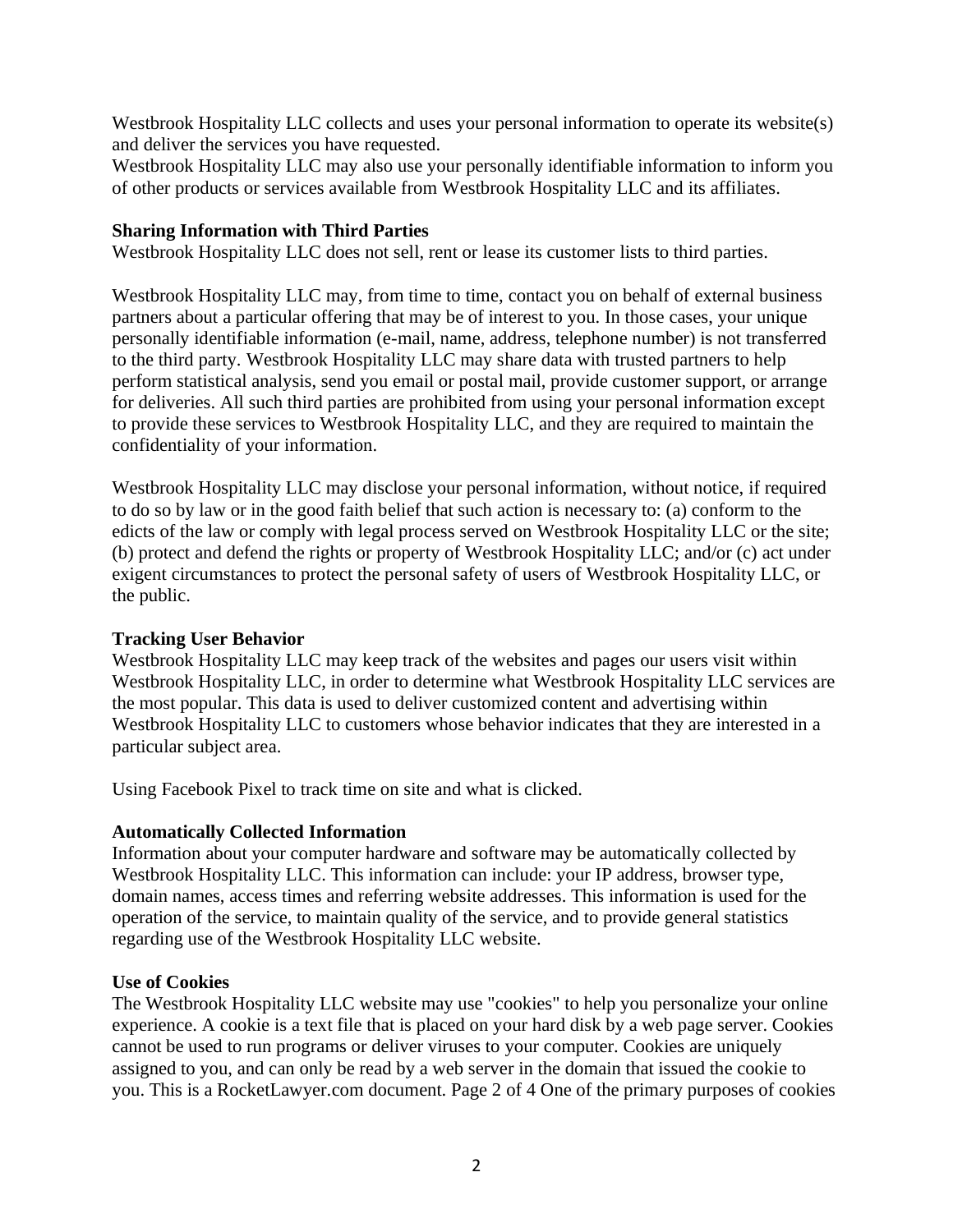is to provide a convenience feature to save you time. The purpose of a cookie is to tell the Web server that you have returned to a specific page. For example, if you personalize Westbrook Hospitality LLC pages, or register with Westbrook Hospitality LLC site or services, a cookie helps Westbrook Hospitality LLC to recall your specific information on subsequent visits. This simplifies the process of recording your personal information, such as billing addresses, shipping addresses, and so on. When you return to the same Westbrook Hospitality LLC website, the information you previously provided can be retrieved, so you can easily use the Westbrook Hospitality LLC features that you customized.

You have the ability to accept or decline cookies. Most Web browsers automatically accept cookies, but you can usually modify your browser setting to decline cookies if you prefer. If you choose to decline cookies, you may not be able to fully experience the interactive features of the Westbrook Hospitality LLC services or websites you visit.

#### **Links**

This website contains links to other sites. Please be aware that we are not responsible for the content or privacy practices of such other sites. We encourage our users to be aware when they leave our site and to read the privacy statements of any other site that collects personally identifiable information.

### **Security of your Personal Information**

Westbrook Hospitality LLC secures your personal information from unauthorized access, use, or disclosure. Westbrook Hospitality LLC uses the following methods for this purpose:

• SSL Protocol

When personal information (such as a credit card number) is transmitted to other websites, it is protected through the use of encryption, such as the Secure Sockets Layer (SSL) protocol.

We strive to take appropriate security measures to protect against unauthorized access to or alteration of your personal information. Unfortunately, no data transmission over the Internet or any wireless network can be guaranteed to be 100% secure. As a result, while we strive to protect your personal information, you acknowledge that: (a) there are security and privacy limitations inherent to the Internet which are beyond our control; and (b) security, integrity, and privacy of any and all information and data exchanged between you and us through this Site cannot be guaranteed.

## **Children Under Thirteen**

Westbrook Hospitality LLC does not knowingly collect personally identifiable information from children under the age of thirteen. If you are under the age of thirteen, you must ask your parent or guardian for permission to use this website.

#### **E-mail Communications**

From time to time, Westbrook Hospitality LLC may contact you via email for the purpose of providing announcements, promotional offers, alerts, confirmations, surveys, and/or other